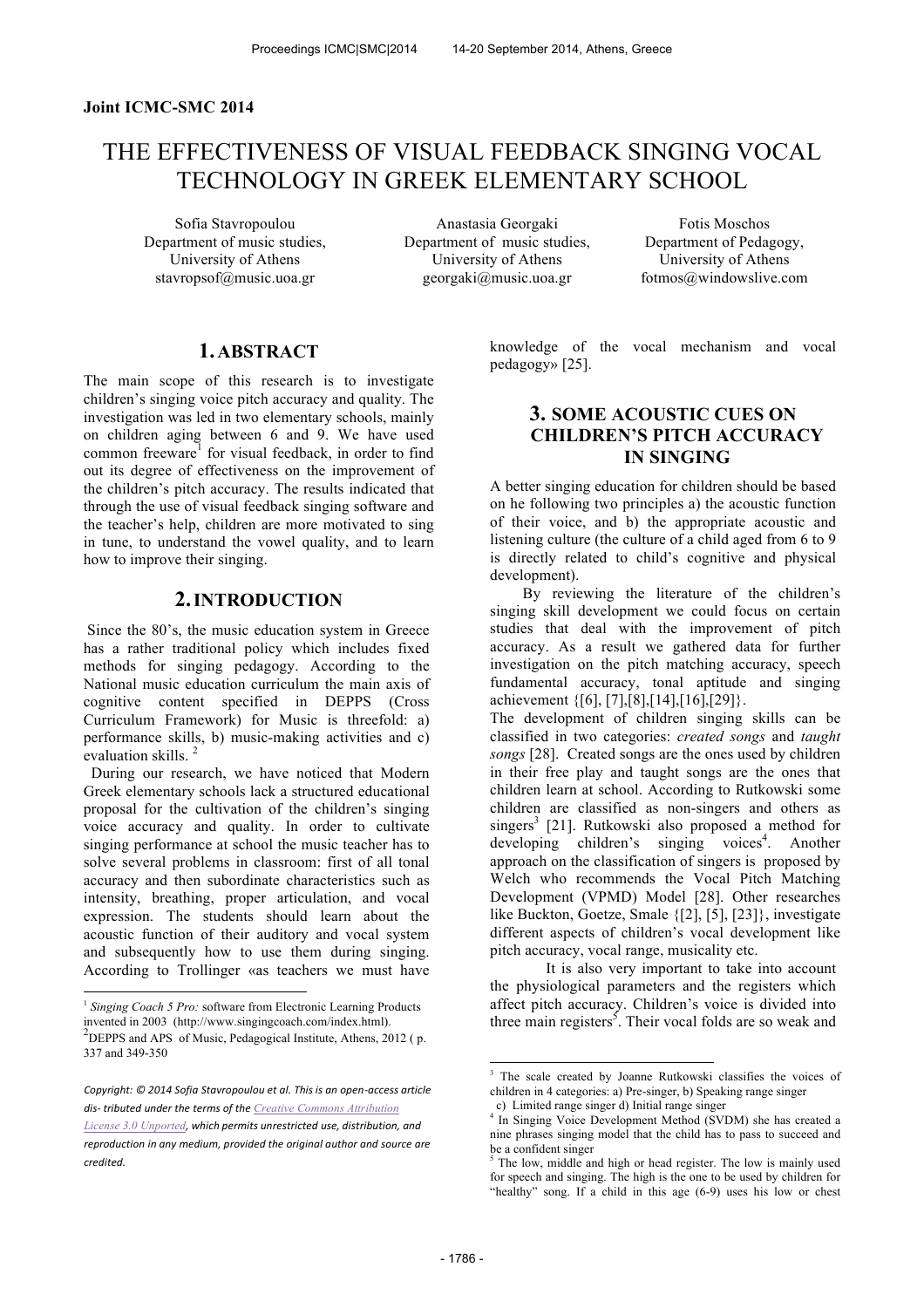thin that they cannot pass above F5 or beyond E1 [10]. They also have a small lung size and certain laryngeal cartilage mobility so they can produce a limited pitch range and small phrases [29]. Τhe pedagogical conclusions drawn from the physiology of child-speech have to do with the most important features of the singing sound. For example, the duration and the intensity of a sung vowel are limited, as also the acoustic range of sounds that a child can produce during the singing procedure.

 The age is also a factor that can change the efficiency of the voice tonicity  $\{[12], [16], [22]\}$ . On the contrary, gender has no influence on the proper tone of the song [1].

According to Phillips [16] reasons why a child cannot sing properly are specific: a) children don't sing properly when they don't have tonal feedback, b) cannot separate the song from the speech, c) cannot understand the voice of the head (head voice), e) cannot breathe properly, if there is anxiety or other emotional reasons and f) when they have poor posture.

Usually students at the age of 6-9 years could gain a much better vocal training, while learning at the same time to speak and write. Further, the teacher must have in mind that the reasons why a child cannot sing properly can be rather psychological, normal organic or environmental [22].

Thus, through vocal training the music teacher could prevent singing problems related to the reasons described above. Teachers have at times suggested comprehensive educational recommendations for improving the children's singing with techniques as suggested by Phillips, Kinney, Baldy, Runfola & Rutkowski, which contain a number of vocal exercises for breathing, vocalization and posture{[16], [12],  $[1],[20]$ .

# **4. VISUAL FEEDBACK BASED TECHNOLOGIES FOR THE SINGING PEDAGOGY**

The last ten years new methods have been developed for analyzing and representing singing aided by computers [3]. In addition, more software have been used for visual feedback which can help singing in tune  $\{[27], [30]\}$ . According to the needs of the new digital school every student can have access to software and hardware for enhancing creative music pedagogy (organ performance, composing music, listening to music, musical toys) $<sup>6</sup>$  [17].</sup>

The visual-feedback software technology might help students to correct vocal or tonal mistakes by watching their voices. Software of this category

 $\overline{a}$ 

such as *Sing and See<sup>7</sup> , Singing Coach* and systems like *Singad* [9]*, Winsingad* [11], *and Albert* [19], etc. are very progressive in singing education because the whole process is taking place in real-time. These software can help students improve the proper placement of their voice and enable them to see the imaging behavior of the voice, in the larynx, in realtime.

In the table 1, we expose a comparative list of the most common visual feedback singing software and their usability for the amelioration of the children's pitch accuracy:

Some of these software can analyze:

- Pitch accuracy (using the narrow band spectrograms)
- Vowels quality (using the wide-band spectrograms)
- The formants (that can show different characteristics of the vocal tract in the child singing voice)
- Harmonics (that show characteristics of the sound source)
- Vocal quality (loudness, brilliancy, vibrato, formants) in difficult singing patterns, using the LTAS (Long Time Average Spectra)

Most of these software are not "user-friendly" for children at the age of 6 to 9 and many needed guidance by the teacher.

Since now few research projects have been carried out on measuring the pitch accuracy before and after the use of visual feedback software {[15],[18],[27] [30]}.

For the needs of our investigation we have chosen the freeware software *Singing Coach Pro* , ,a very simple and amusing environment for the children as it includes winning 'points' during practice sessions. This particular feature increased excitement and motivation for the children who have taken part to this experiment.

# **5.METHODOLOGY**

Our research took place in two elementary schools in Athens, Greece. The students take music classes for 2 hours per week in the early grades (1st through 3rd) and one hour per week in higher grades  $(4, 5, \text{ and } 6^{\text{th}})$ . 30 boys and girls, aging between 6 and 9 years, participated in this study. The recordings were made with an Omni-directional microphone (Rode NT2A) in a computer using an external USB sound card (fast track-400) and the REAPER sequencer<sup>8</sup>. Students were recorded singing a phrase of a Greek traditional children song called: *Let it be said one.* This song belongs to a different category because it uses a "non welltempered" music scale of the Greek Byzantine Music named Echos<sup>9</sup>.

j

register the vocal range that he exhibits is from A3-C5, but if he uses his head register the vocal range is from G4-G5[9].

<sup>6</sup> Students have to learn new forms of computer literacy that involve both computer technologies to do research and gather information, as well as to perceive computer culture as a terrain which contains texts, spectacles, games and interactive multimedia which contain new **literacies** 

<sup>7</sup> Sing and See: software from Cantovation Ltd invented in 2004 (http://www.singandsee.com/html)

<sup>8</sup> Reaper: Software from Cockos Incorporated invented in 2005 (http://www.reaper.fm/html).

Most of the Greek traditional songs use this type of scales (modes).

This song follows a certain music path that in Byzantine music the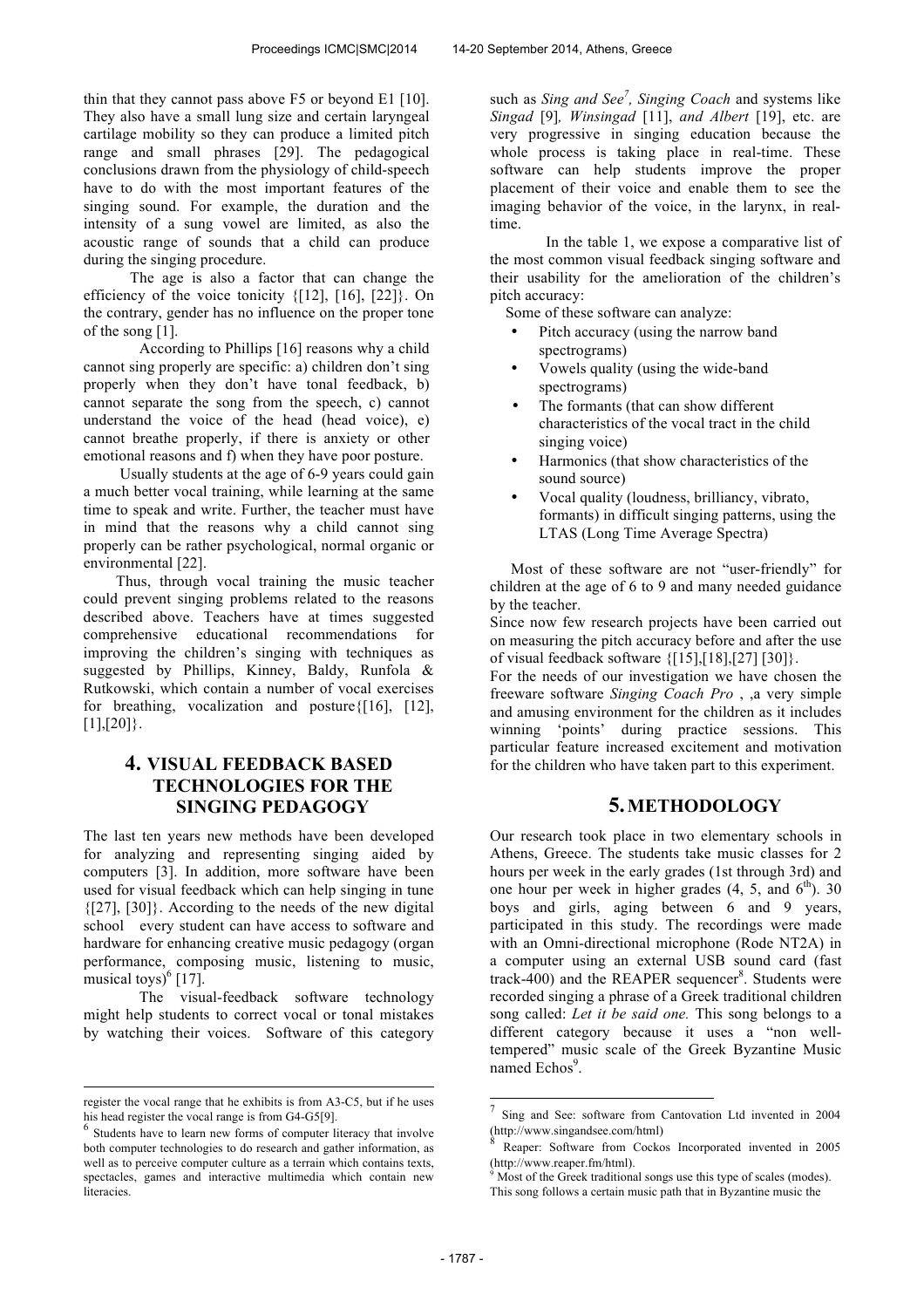The second recorded song was *Wingfield* by Johannes Brahms which follows the C major scale.

During the experiment three elements were tested:

- a) The pitch accuracy in these different songs,
- b) The effectiveness of the singing software regarding the pitch accuracy
- c) The usability of this particular software

The experiments lasted for 3 weeks. All children were taught how to sing these two songs during their music classes. The first week we recorded children in singing single phrases of these two selected songs; they were given the first note of the song before recording. During the second week they participated in an experimental session where they started to use the visual-feedback software *Singing Coach Pro*. In that way they had the opportunity to see the phrases of the songs in a template (as bars that followed the melody) and also the tempo of the song. Children could see and hear the melody at the same time. This template included the midi version of the two songs in order to give them the ability to listen to the tempo and the melody of the song at the same time as the cursor was moving following the bars. All these children had also in their disposition a private practice time of about 90 minutes divided into two different sessions of 45 minutes each. After this, during the third week all children were re-recorded to see if they made any progress on their singing abilities.

### **6. STATISTIC ANALYSIS**

Analysis of the collected data was done using SPSS. The results indicated the presence of three children groups: a) The ones that sang the 2 songs very well in the beginning and their improvement was very slight b) others that sang the 2 songs moderately and ameliorated their pitch accuracy and c) others that sang the 3 songs with a lot of divergence in their notes.

Our discussion will focus on the second group: children that sang the 2 songs moderately in the beginning but ameliorated their pitch after the exercise session (14 children for the first song and 12 children for the second). Our statistics were based on the rms indicator as it is the best indicator for measurements and controls the difference between theoretical rates.

In the first diagram we can see the mean pitch difference among the two songs and in the second the pitch difference rms deviation. As we can conclude from the second diagram the average pitch difference is closer to zero implying that children have improved their pitch accuracy after the use of the software. In the first song, 7 children ameliorated their pitch accuracy by a semitone or less. Five children's pitch amelioration was more than a whole tone and 2 children's amelioration was closer to a whole tone. In the second song only 4 children ameliorated their pitch by a

 $\overline{a}$ 

semitone or less, 6 children's amelioration was more than a whole tone and 2 children ameliorated their pitch a bit more than a semitone.

In the first diagram of the first song we can see that the mean pitch difference of 5 children is closer to zero, but the standard deviation for all children ranges from - 400 to +300 cents. So, in the first song we have 3 children that their mean pitch difference is very close to zero. In the second song the standard deviation for all children ranges from  $-800$  to  $+180$  approximately and 4 children had a mean pitch deviation closer to zero.

We also used an Independent Samples T-test (Table 2) which helped us check if there was any important statistical difference between the group of the girls and the boys. From the results we can conclude that there is no statistical difference among those two groups before or after the learning process. But we can point out that after the use of the software the results are uniformed (Sig<.05).This indicates that the software learning procedure is very useful in for alleviating any differences between these two groups. The main problem of this statistical analysis was the small number of samples and the number of different groups.

# **7. DISCUSSION AND FURTHER RESEARCH**

According to the results above one can realize that visual feedback did help some of the children and gave them the opportunity to exercise in a more "challenging'' environment. This Visual feedback technology did motivate the children to learn to sing better through a friendly environment which offered them the opportunity to see and analyze the score as well as to learn from their errors with the teachers' help. We have remarked that in the first song (the Greek traditional one) we had better results after the practice than the second one. We can partly conclude the traditional song is 'closer' to the children's ear tuning and for that we had better results after the practice. We have also noticed that age did change the efficiency of children's voice tonicity and also that the girls had better results than the boys.

In the future we will extend our research to more schools with a different background (private schools, multicultural schools, etc.) and we will focus on the particularities of pitch accuracy concerning tuning according to the cultural environment and the educational singing system. We will also measure particular features of children's voices and export results in relation to their age, sex, and social status as well as their inheritance and their feelings and emotions in relation to the song.

In conclusion, through this investigation our main scope is to outline -in a preliminary level - the singing voice profile of children in Greek elementary schools, ameliorate the singing education culture in schools and propose solutions based on computer-based assistance.

interval sizes are: 1 0 - 8 - 1 2 - 1 2 - 1 0 - 8 - 12.P a -Vou -G a -D i-K e - Z o -Ni'-Pa. For more information [24]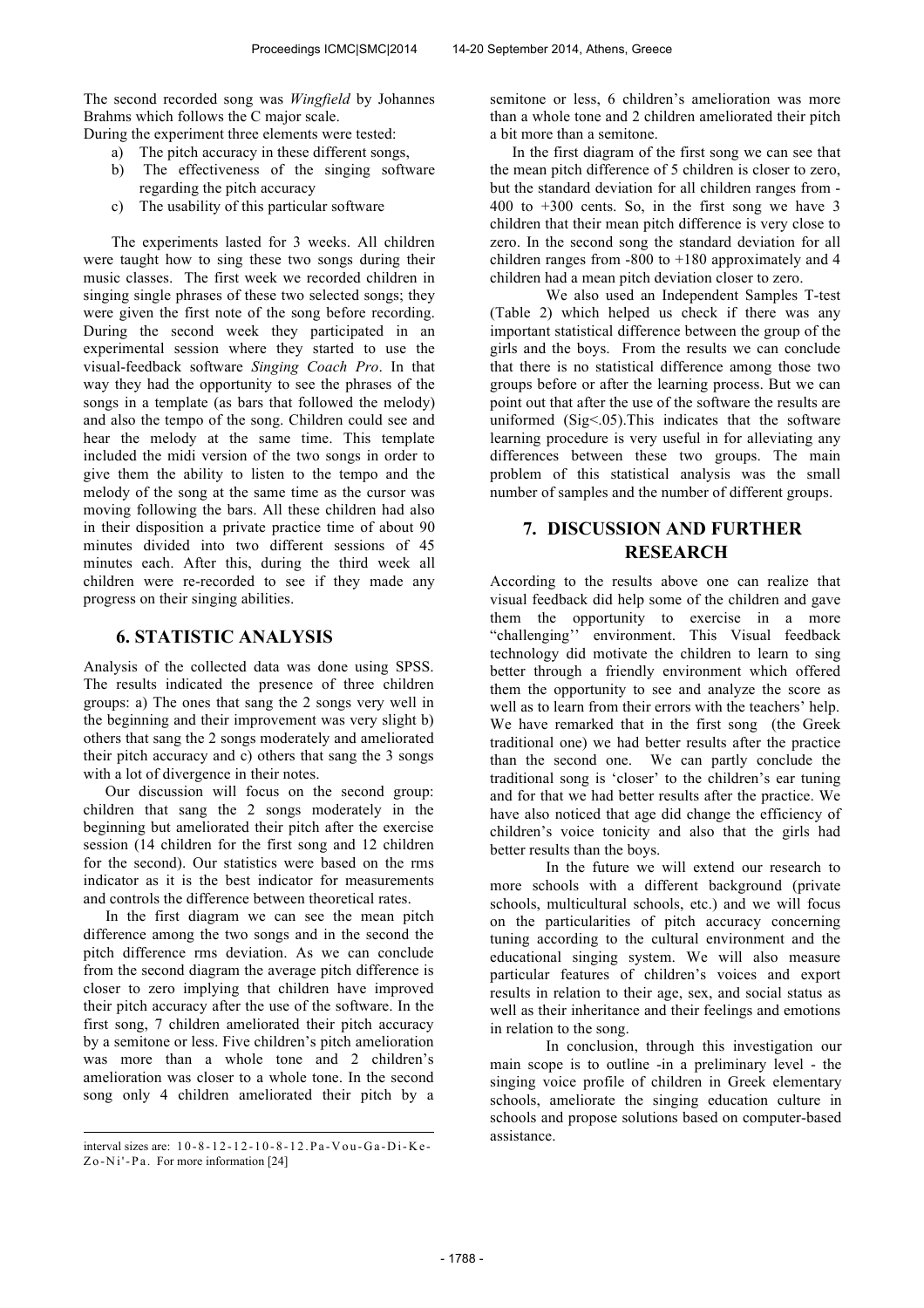**Acknowledgements:** Many thanks to Professor Kouroupetroglou George and Mr. Panaghiotis Tzevelekos for their guidance in the statistic analysis.

### **8. REFERENCES**

[1] Baldy, C, *The student voice. An introduction to developing the singing voice*, Edinburgh: Dunedin Academic Press, 2010.

[2] Buckton, R, *Sing a Song of six years olds*, Wellington. New Zealand: Council for Educational Research, 1982

[3] Elmer, F-J., Elmer, S.S., "A new method for representing and analyzing singing," *Psychology of music 28*.1. p. 19, 2000.

[4] Goetze, M., Cooper, N., Brown, J.C*.,* "Recent research on singing in the general music classroom." *Bulletin of the Council for Research in Music Education*, pp.16-37, 1990.

[5] Goetze, M, *Factors affecting Accuracy in children's voices,* University of Colorado, 1985.

[6] Green, G, "Unison Versus Individual Singing and elementary students pitch vocal accuracy," *Journal of research in music education,* 28, pp. 105-114, 1994

[7] Guerrini, Susan C., "The developing singer: Comparing the singing accuracy of elementary students on three selected vocal tasks." *Bulletin of the Council for Research in Music Education* (21-31), 2006.

[8] Hornabach, C. M., &. Taggart, C. C., "The relationship between developmental tonal aptitude and singing achievement among kindergarten, first-second-, and third-grade students," *Journal of Research in Music Education,* 53, pp. 322-331, 2005.

[9] Howard, D.M., "SINGAD: A visual feedback system for children's voice pitch development", In *child voice white,* P (Ed), Stockholm: KTH, Voice Research Center, 2000.

[10] Howard, F, *The child voice in singing,* New York: The H.W. Gray Co, 1923.

[11] Howard, D.M., et al., "WinSingad: A real-time display for the singing studio." *Logopedics Phonatrics Vocology*, 3,135-144, 2004.

[12] Kinney, J. C., *The diagnosis and Correction of Vocal Faults,* USA: Waveland Press Inc, 1994.

[13] Klemish, J, "Treating the uncertain singer through the use of the tape recorder," *Council for Research in Music education*, 37, pp. 36-45, 1974.

[14] Levinowitz, L., Barnes, P., Guerrini, S., Clement, M., D' April P., and Morey, M. J., "Measuring Singing Voice Development in the Elementary General Music," *Journal of Research in Music Education*, 1, pp. 35-47, 1998.

[15] Petzold, R. G., ""The development of auditory perception of musical sounds by children in the first six grades." *Journal of Research in Music Education* 21-43, 1963.

[16] Phillips, K. H., *Teaching kids to sing*, USA: Schirmer Cengage learning, 1992.

[17] Ries, A, *The child singing voice as social construct: physiological, pedagogical and sociological perspectives,* Phd Thesis, University of Alberta Canada, p. 11, 2005.

[18] Rossiter, D., Howard, D.M., and De Costa, M., "Voice development under training with and without the influence of real-time visually presented biofeedback." *Journal of the Acoustical Society of America*, no.99, 5, pp. 3253-3256, 1996.

[19] Rossitter, D., and Howard, D. M., "ALBERT: real-time visual feedback computer tool for professional vocal development": *Journal of voice*, 4, pp.321-336, 1996.

[20] Runfola, M., and Rutkowski, J., Tips: *The child voice,* United Kingdom: Menc, 2010.

[21] Rutkowski, J, "The measurement and evaluation of children's singing voice development," *The Quartely*, no. 1, pp. 81-95, 1990.

[22] Shaw, J, "Strategies for working with inaccurate singers", *Illinois Music Education Conference,* Peoria, 2013.

[23] Smale, M, *An investigation of pitch accuracy of four- and five-year-old singers*, United States Minnesota: University of Minnesota, 1987

[24] Takis, S, *Understanding the Byzantine Musical System Using Western Notation and Theory* [Online]. Available: http://www.newbyz.org

[25] Trollinger, V, "Pediatric Vocal Development and Voice Science: Implications for Teaching Singing," *General Music Today* (online), pp. 218-233, 2007.

[26] Welch, G. F., "A schema Theory of how children learn to sing in Tune*," Psychology of Music*, 13, pp. 3-18, 1985.

[27] Welch, G.F., Howard, D.M., Himonides, E, Bereton, J, "Real-time visual feedback in the studio: an innovatory action-research project using new voice technology", *Music education research*, Vol. 7, no2, pp.225-249, 2005.

Welch, G. F., "Singing and Vocal development," in The child as a musician: *A handbook of musical development*, In G. McPherson (Ed.), New York: Oxford, 2006.

[29] Williams J, *Teaching Singing to children and young adults,* United Kingdom: Compton Publishing, 2012.

[30] Wilson, P. H., Lee, K., Callaghan, J., and William, T., "Learning to Sing in Tune. Does real-time visual feedback help?," *Journal of interdisciplinary music studies,* 2, pp. 157-172, spring/fall 2008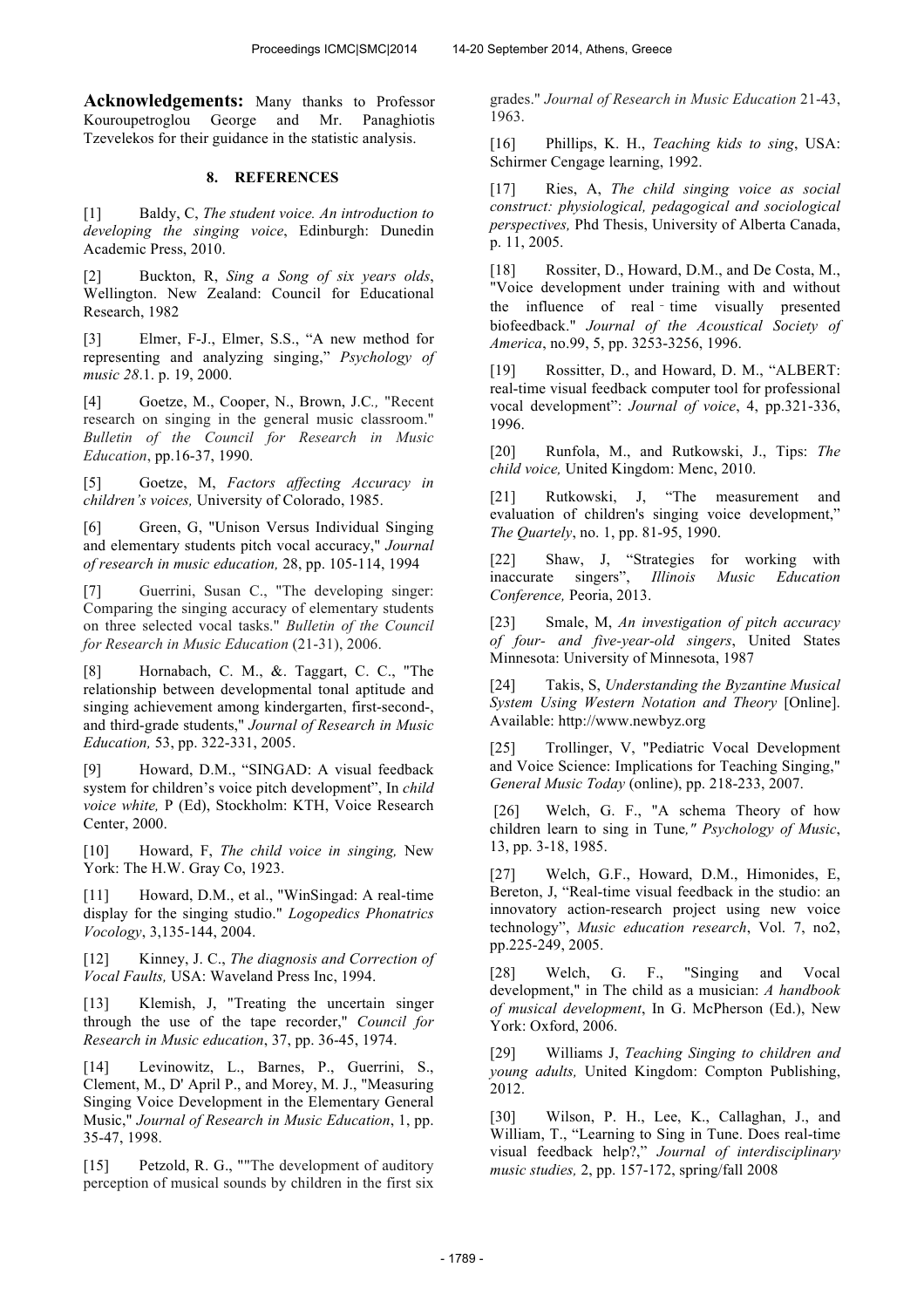| <b>SOFTWARE</b>                     | <b>USABILITY</b><br><b>FOR THE</b><br><b>CHILDREN</b> | Pitch<br>accuracy | <b>Vowel</b><br>quality | <b>USER</b><br><b>INTERFACE</b><br><b>FOR</b><br><b>CHILDREN</b> | <b>Formants</b>  | <b>Articulation</b> | <b>Harmonics</b>    | Intensity        |
|-------------------------------------|-------------------------------------------------------|-------------------|-------------------------|------------------------------------------------------------------|------------------|---------------------|---------------------|------------------|
| Sing and See                        | $\sqrt{ }$                                            | $\sqrt{ }$        | $\checkmark$            | Friendly                                                         | $\checkmark$     | $\boldsymbol{x}$    | $\checkmark$        | $\sqrt{ }$       |
| <b>Singing Coach</b>                | $\sqrt{ }$                                            | $\sqrt{2}$        | $\boldsymbol{x}$        | Friendly                                                         | $\boldsymbol{x}$ | $\boldsymbol{\chi}$ | $\boldsymbol{\chi}$ | $\boldsymbol{x}$ |
| Melodyne                            | $\boldsymbol{x}$                                      | $\checkmark$      | $\checkmark$            | <b>Not Friendly</b>                                              | $\checkmark$     | $\boldsymbol{\chi}$ | $\checkmark$        | $\sqrt{ }$       |
| Listening<br>Singing<br>Teacher     | $\checkmark$                                          | $\checkmark$      | X                       | Friendly                                                         | $\pmb{\chi}$     | $\boldsymbol{x}$    | $\pmb{\chi}$        | $\boldsymbol{x}$ |
| Mac Gamut                           | $\sqrt{ }$                                            | $\boldsymbol{x}$  | $\boldsymbol{x}$        | Friendly                                                         | $\boldsymbol{x}$ | $\boldsymbol{x}$    | $\boldsymbol{x}$    | $\boldsymbol{x}$ |
| <b>Match Pitch</b>                  | $\pmb{\chi}$                                          | $\pmb{\chi}$      | X                       | Not Friendly                                                     | X                | $\pmb{\chi}$        | $\pmb{\chi}$        | $\boldsymbol{x}$ |
| <b>Singing Tutor</b><br>for Windows | $\sqrt{ }$                                            | $\sqrt{2}$        | $\boldsymbol{x}$        | Friendly                                                         | $\boldsymbol{x}$ | $\boldsymbol{x}$    | $\boldsymbol{x}$    | $\boldsymbol{x}$ |
| Vocal Lab 2.0                       | $\sqrt{ }$                                            | $\checkmark$      | $\boldsymbol{x}$        | Friendly                                                         | $\boldsymbol{x}$ | $\boldsymbol{x}$    | $\boldsymbol{\chi}$ | $\boldsymbol{x}$ |
| Voce Vista                          | $\boldsymbol{x}$                                      | $\sqrt{ }$        | $\checkmark$            | Not Friendly                                                     | $\sqrt{ }$       | $\checkmark$        | $\checkmark$        | $\sqrt{2}$       |
| Wavesurfer                          | $\boldsymbol{x}$                                      | $\checkmark$      | $\checkmark$            | <b>Not Friendly</b>                                              | $\sqrt{ }$       | $\boldsymbol{x}$    | $\checkmark$        | $\sqrt{2}$       |
| Canta                               | $\checkmark$                                          | $\boldsymbol{x}$  | $\boldsymbol{x}$        | Friendly                                                         | X                | $\pmb{\chi}$        | $\chi$              | $\boldsymbol{x}$ |

## **Table 1. Comparative table of visual feedback software**

#### **Group Statistics**

|                         | sex  | N              | Mean       | Std. Deviation | Std. Error Mean |
|-------------------------|------|----------------|------------|----------------|-----------------|
|                         | Boy  |                | $-36.4292$ | 206 94600      | 103.47300       |
| pitch difference before | Girl | 10             | 113.5141   | 153,86084      | 48,65507        |
|                         | Boy  | $\overline{4}$ | $-30.8758$ | 126.37002      | 63.18501        |
| pitch difference after  | Girl | 10             | 16.4112    | 93.15492       | 29.45817        |

#### **Independent Samples Test**

|                         |                                | Levene's Test for Equality of<br>Variances |      | t-test for<br>Equality of<br>Means |
|-------------------------|--------------------------------|--------------------------------------------|------|------------------------------------|
|                         |                                | F                                          | Sig. | $\mathbf{t}$                       |
| pitch difference before | Equal variances assumed        | ,450                                       | .515 | $-1,502$                           |
|                         | Equal variances not<br>assumed |                                            |      | $-1,311$                           |
| pitch difference after  | Equal variances assumed        | ,445                                       | ,517 | $-780$                             |
|                         | Equal variances not<br>assumed |                                            |      | $-0.678$                           |

### **Independent Samples Test**

|                         |                             | t-test for Equality of Means |                 |                 |  |
|-------------------------|-----------------------------|------------------------------|-----------------|-----------------|--|
|                         |                             | df                           | Sig. (2-tailed) | Mean Difference |  |
|                         | Equal variances assumed     | 12                           | .159            | $-149.94338$    |  |
| pitch difference before | Equal variances not assumed | 4.402                        | .254            | $-149.94338$    |  |
|                         | Equal variances assumed     | 12                           | 450             | $-47.28700$     |  |
| pitch difference after  | Equal variances not assumed | 4,377                        | .532            | $-47.28700$     |  |

## **Table 2. Independent Samples T-test**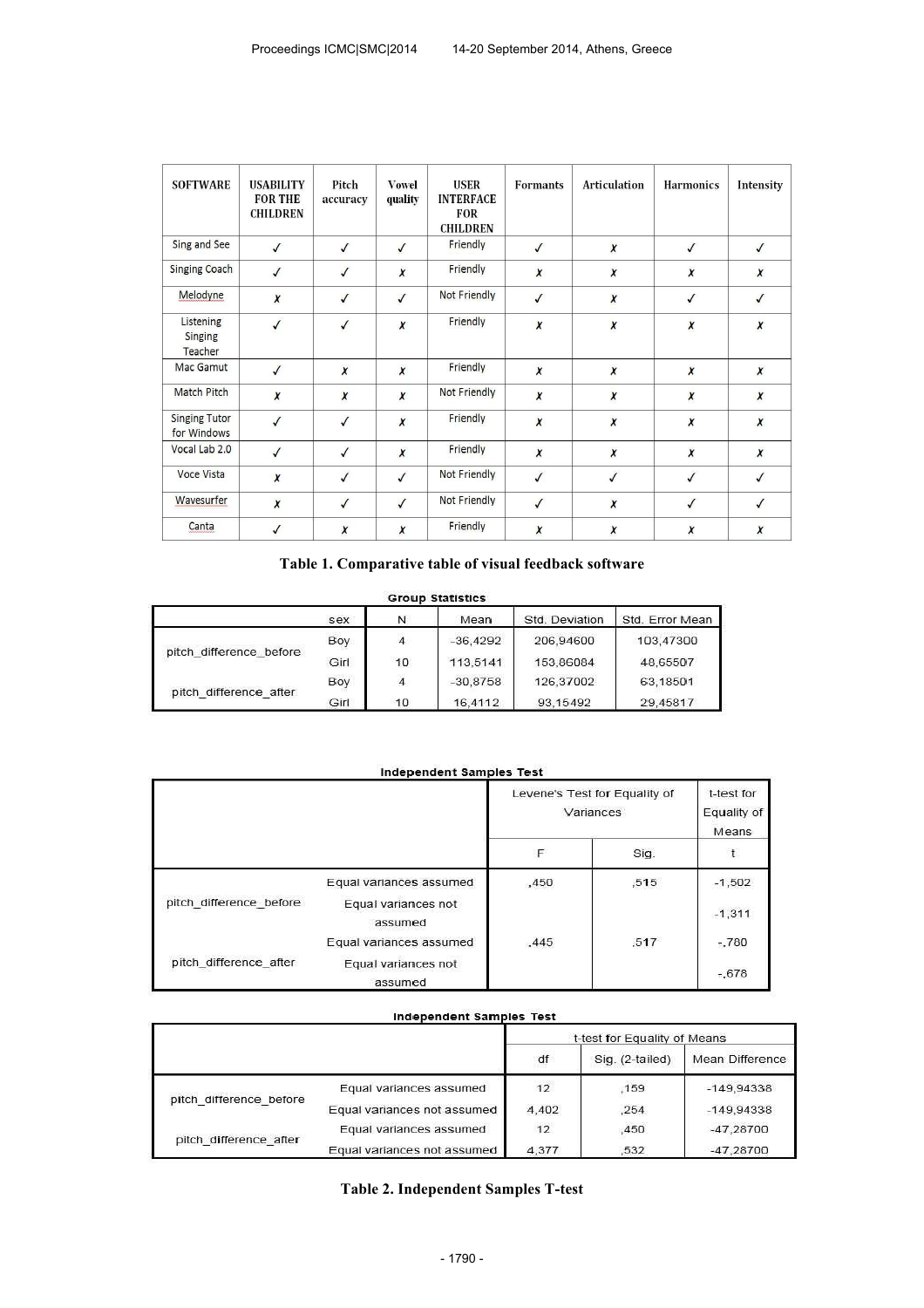

Song 1<br>Mean Pitch Difference

# **Mean Pitch Difference** Song<sub>2</sub>